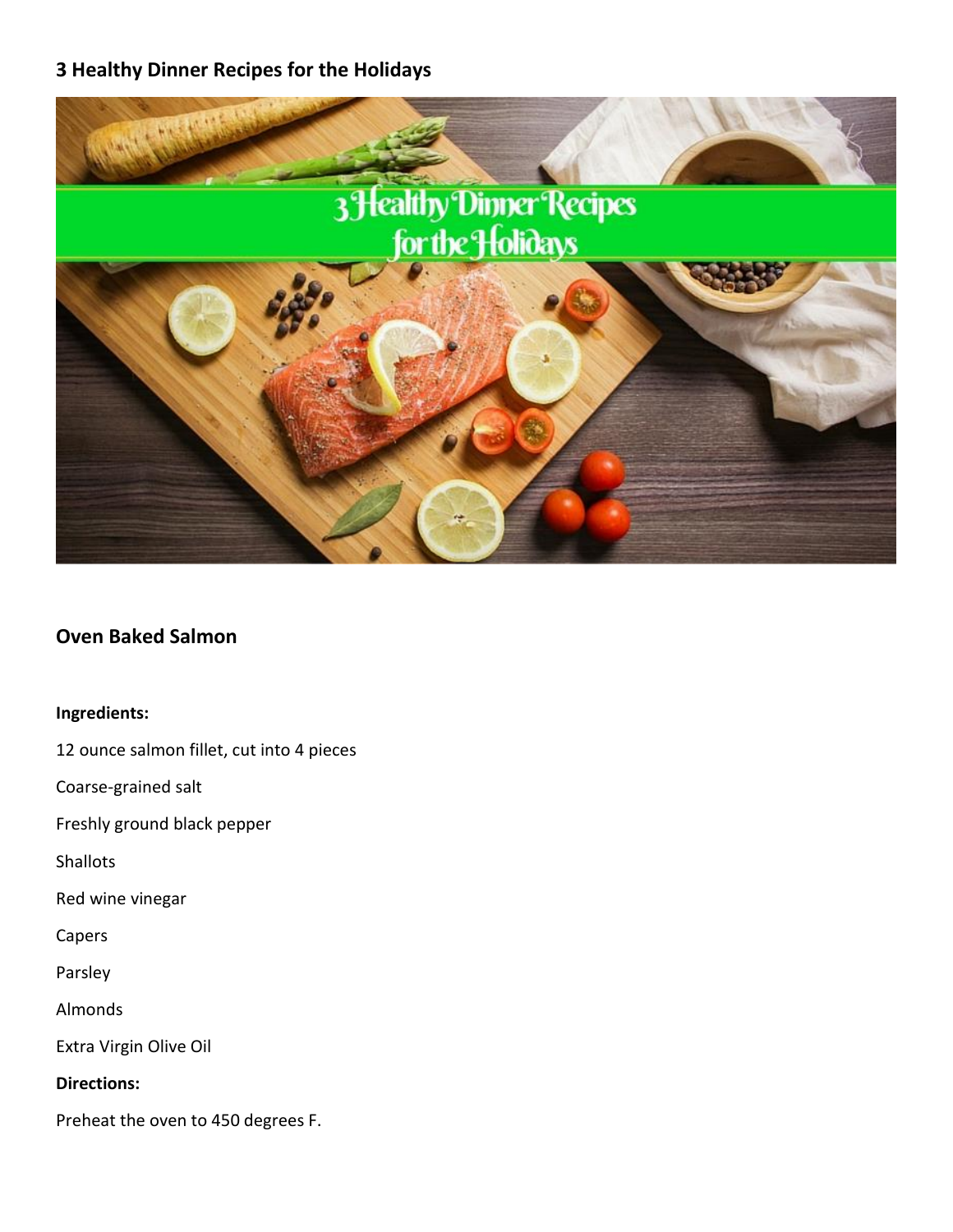Season salmon with salt and pepper. Place salmon, skin side down, on a non-stick baking sheet or in a nonstick pan with an oven-proof handle. Bake until salmon is cooked through, about 12 to 15 minutes. Serve with the Toasted Almond Parsley Salad if desired.

Toasted Almond Parsley Salad:

Mince the shallot and add to a small bowl. Pour the vinegar over the shallots and add a pinch of salt. Let sit for 30 minutes.

Roughly chop the capers, parsley and almonds and add to the shallots. Add the olive oil, tasting as you go. Mix again and adjust the seasonings.

(Recipe courtesy of Kathleen Daelemans)

| <b>Shrimp Cocktail</b>                                 |
|--------------------------------------------------------|
| Ingredients:                                           |
| Court Bouillon:                                        |
| 10 cups cold water                                     |
| 2 medium carrots, quartered                            |
| 2 stalks celery, quartered                             |
| 1 large onion, quartered                               |
| 1 head garlic, halved                                  |
| 1 lemon, halved                                        |
| 1/2 bunch parsley                                      |
| 5 sprigs fresh thyme                                   |
| 2 bay leaves                                           |
| Shrimp:                                                |
| 1 pound medium or large shrimp, in the shell, rinsed   |
| 1 tablespoon kosher salt                               |
| Cocktail Sauce, recipe follows                         |
| Lemon wedges                                           |
| <b>Cocktail Sauce:</b>                                 |
| 1 cup ketchup                                          |
| 1 lemon, zest finely grated and juiced                 |
| 4 teaspoons prepared horseradish, or to taste, drained |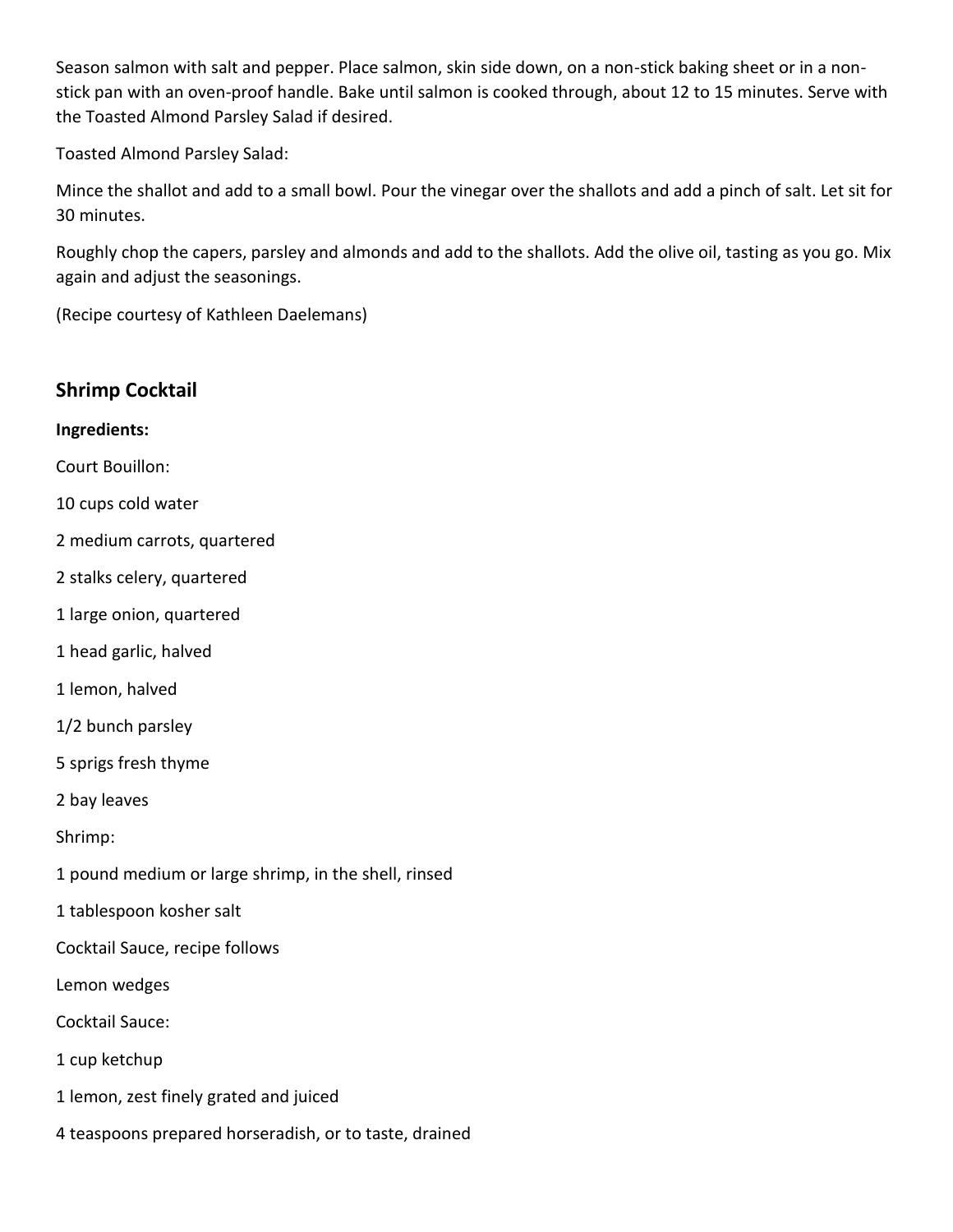## 1/4 teaspoon Worcestershire sauce

Hot sauce, to taste

## **Directions:**

Put the water, carrot, celery, onion, garlic, lemon, parsley, thyme, and bay leaves in a pot and bring to a boil over high heat. Lower the heat to a simmer, set a cover on top slightly ajar, and cook for 10 to 30 minutes.

Drop the shrimp into the liquid and turn off the heat. Cook the shrimp, stirring occasionally, until they curl and turn pink, about 2 to 2 1/2 minutes for medium shrimp, 3 minutes for large ones.

Drain and cool to room temperature. Peel the shrimp and remove the vein along the curve of the shrimp, if desired. Refrigerate if not serving right away. If refrigerated, bring the shrimp to room temperature 20 minutes before serving.

### Cocktail Sauce:

Combine the ketchup, lemon zest and juice, horseradish, and Worcestershire sauce in a small bowl. Add hot sauce, if desired. Mix well, then refrigerate until ready to serve.

Serve the shrimp with cocktail sauce in a medium bowl. Garnish with the lemon and serve.

Yield: 1 1/2 cups

(From Food Network Kitchens)

# **Teriyaki Chicken**

#### **Ingredients:**

Honey

1/2 cup soy sauce

Salt

2 teaspoons sesame seed or rapeseed oil (higher heat-tolerant oils)

- 1 teaspoon ground ginger
- 1/2 teaspoon garlic powder
- 1/4 teaspoon white pepper

4 pieces of boneless, skinless, chicken breast halves or thighs

Shredded carrot and cabbage

Bean sprouts

#### **Directions**:

Rub the ginger and salt into the chicken. Let this sit and marinate for at least 30 minutes. Use a paper towel to dry the chicken, removing any excess ginger pulp.